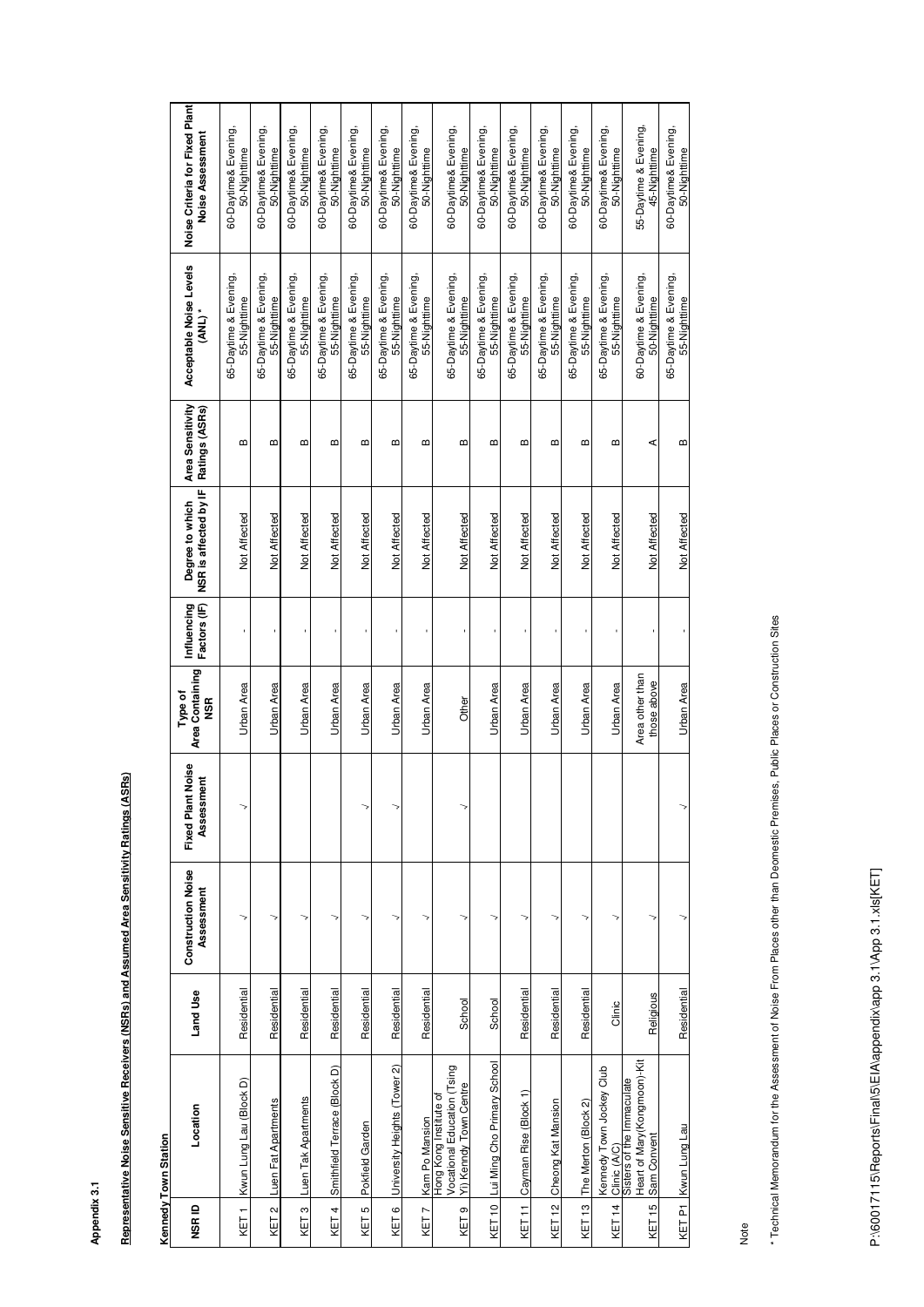## **Appendix 3.1**

| ֖֖֖֚֚֚֚֚֚֚֚֚֚֡֬֝         |  |
|--------------------------|--|
|                          |  |
|                          |  |
|                          |  |
|                          |  |
|                          |  |
|                          |  |
|                          |  |
|                          |  |
|                          |  |
|                          |  |
|                          |  |
|                          |  |
|                          |  |
| $\ddot{\phantom{a}}$     |  |
|                          |  |
|                          |  |
|                          |  |
|                          |  |
| $\overline{\phantom{a}}$ |  |
|                          |  |
|                          |  |
|                          |  |
|                          |  |
|                          |  |
|                          |  |
|                          |  |
|                          |  |
|                          |  |
|                          |  |
|                          |  |
|                          |  |
|                          |  |
|                          |  |
|                          |  |
|                          |  |
|                          |  |
|                          |  |
|                          |  |
|                          |  |
|                          |  |
|                          |  |

#### **University Station University Station**

**Assumed Area Sensitivity Ratings (ASRs)** 

| Plant Noise Assessment<br>Noise Criteria for Fixed | 60-Daytime& Evening,<br>50-Nighttime     | 60-Daytime& Evening,<br>50-Nighttime     | 60-Daytime& Evening,<br>50-Nighttime  | 60-Daytime& Evening,<br>50-Nighttime  | 60-Daytime& Evening,<br>50-Nighttime                 | 60-Daytime& Evening,<br>50-Nighttime  | 60-Daytime& Evening,<br>50-Nighttime  | 60-Daytime& Evening,<br>50-Nighttime  | 65-Daytime& Evening,<br>55-Nighttime  | 65-Daytime& Evening,<br>55-Nighttime  | 60-Daytime& Evening,<br>50-Nighttime  | 60-Daytime& Evening,<br>50-Nighttime  | 60-Daytime& Evening,<br>50-Nighttime  | 60-Daytime& Evening,<br>50-Nighttime  | 60-Daytime& Evening,<br>50-Nighttime  | 60-Daytime& Evening,<br>50-Nighttime  | 60-Daytime& Evening,<br>50-Nighttime  | 65-Daytime& Evening,<br>55-Nighttime  | 65-Daytime& Evening,<br>55-Nighttime  | 60-Daytime& Evening,<br>50-Nighttime  | 60-Daytime& Evening,<br>50-Nighttime  |
|----------------------------------------------------|------------------------------------------|------------------------------------------|---------------------------------------|---------------------------------------|------------------------------------------------------|---------------------------------------|---------------------------------------|---------------------------------------|---------------------------------------|---------------------------------------|---------------------------------------|---------------------------------------|---------------------------------------|---------------------------------------|---------------------------------------|---------------------------------------|---------------------------------------|---------------------------------------|---------------------------------------|---------------------------------------|---------------------------------------|
| Acceptable Noise Levels<br>$(ANL)$ *               | Evening,<br>55-Nighttime<br>65-Daytime & | Evening,<br>55-Nighttime<br>65-Daytime & | 65-Daytime & Evening,<br>55-Nighttime | 65-Daytime & Evening,<br>55-Nighttime | 65-Daytime & Evening,<br>55-Nighttime                | 65-Daytime & Evening,<br>55-Nighttime | 65-Daytime & Evening,<br>55-Nighttime | 65-Daytime & Evening,<br>55-Nighttime | 70-Daytime & Evening,<br>60-Nighttime | 70-Daytime & Evening,<br>60-Nighttime | 65-Daytime & Evening,<br>55-Nighttime | 65-Daytime & Evening,<br>55-Nighttime | 65-Daytime & Evening,<br>55-Nighttime | 65-Daytime & Evening,<br>55-Nighttime | 65-Daytime & Evening,<br>55-Nighttime | 65-Daytime & Evening,<br>55-Nighttime | 65-Daytime & Evening,<br>55-Nighttime | 70-Daytime & Evening,<br>60-Nighttime | 70-Daytime & Evening,<br>60-Nighttime | 65-Daytime & Evening,<br>55-Nighttime | 65-Daytime & Evening,<br>55-Nighttime |
| Area Sensitivity<br>Ratings<br>(ASRs)              | m                                        | ⋒                                        | m                                     | М                                     | ⋒                                                    | М                                     | ⋒                                     | m                                     | $\circ$                               | $\circ$                               | m                                     | Ф                                     | m                                     | m                                     | m                                     | m                                     | m                                     | $\circ$                               | $\circ$                               | m                                     | m                                     |
| NSR is affected by IF<br>Degree to which           | Not Affected                             | Not Affected                             | Not Affected                          | Not Affected                          | Not Affected                                         | Not Affected                          | Not Affected                          | Not Affected                          | Directly Affected                     | Directly Affected                     | Not Affected                          | Not Affected                          | Not Affected                          | Not Affected                          | Not Affected                          | Not Affected                          | Not Affected                          | Directly Affected                     | Directly Affected                     | Not Affected                          | Not Affected                          |
| Influencing Factors<br>€                           |                                          |                                          |                                       |                                       |                                                      |                                       |                                       |                                       | Road<br>Pok Fu Lam                    | Road<br>Pok Fu Lam                    |                                       |                                       |                                       |                                       |                                       |                                       |                                       | Road<br>Pok Fu Lam                    | Road<br>Pok Fu Lam                    |                                       |                                       |
| Area Containing<br>Type of<br><b>NSR</b>           | Urban Area                               | Urban Area                               | Urban Area                            | <b>Urban Area</b>                     | Urban Area                                           | Urban Area                            | <b>Urban Area</b>                     | Area other than<br>those above        | <b>Urban Area</b>                     | Area other than<br>those above        | <b>Urban Area</b>                     | Urban Area                            | Urban Area                            | Urban Area                            | <b>Urban Area</b>                     | <b>Urban Area</b>                     | Urban Area                            | Urban Area                            | Urban Area                            | <b>Urban Area</b>                     | <b>Urban Area</b>                     |
| Assessment<br><b>Fixed Plant</b><br>Noise          |                                          |                                          |                                       |                                       |                                                      |                                       |                                       |                                       |                                       |                                       |                                       |                                       |                                       |                                       | ↘                                     |                                       |                                       |                                       |                                       |                                       |                                       |
| Construction<br>Assessment<br>Noise                |                                          | ↘                                        |                                       |                                       |                                                      |                                       |                                       |                                       |                                       |                                       |                                       |                                       |                                       |                                       |                                       |                                       |                                       |                                       |                                       |                                       |                                       |
| Land Use                                           | Residential                              | School                                   | Residential                           | Residential                           | Residential                                          | Residential                           | Residential                           | School                                | Residential                           | School                                | Residential                           | Residential                           | Residential                           | Residential                           | Residential                           | Residential                           | Residential                           | Residential                           | Residential                           | Residential                           | Residential                           |
| Location                                           | Court (Block 1)<br>Western               | School<br>St. Louis                      | Sun Court                             | The Belcher's (Tower 8)               | Po Leung Kuk Chan Au Big<br>Yan Home for the Elderly | Sun Shing Building                    | The Bauhinia                          | Hong Kong Chiu Sheung<br>School       | The Belcher's (Tower 3)               | College Primary<br>St. Paul's         | uilding<br>Sik On Bu                  | <b>Hill Court</b>                     | Court<br>Graceful                     | jurt<br>Fu Yin Co                     | Wing Fu Lau                           | Yick Fung Garden (Block A)            | <b>Building</b><br>Sunglow            | Hillview Garden (Blocks 1-4)          | Hillview Garden (Blocks 1-4)          | Wah Po Building                       | Jade Court (Block A)                  |
| NSR ID                                             | <b>TINU</b>                              | UNI <sub>2</sub>                         | UNI <sub>3</sub>                      | UNI <sub>4</sub>                      | UNI <sub>5</sub>                                     | <b>JNI6</b>                           | UNI7                                  | <b>SINID</b>                          | e IMI                                 | <b>UNI10</b>                          | UNI <sub>11</sub>                     | <b>UNI12</b>                          | <b>UNI13</b>                          | <b>UNI 13a</b>                        | <b>UNI14</b>                          | <b>UNI15</b>                          | <b>UNI16</b>                          | UNI <sub>17</sub>                     | <b>UNI 17a</b>                        | <b>UNI18</b>                          | <b>UNI19</b>                          |

\* Technical Memorandum for the Assessment of Noise From Places other than Deomestic Premises, Public Places or Construction Sites \* Technical Memorandum for the Assessment of Noise From Places other than Deomestic Premises, Public Places or Construction Sites

P:\60017115\Reports\Final\5\EIA\appendix\app 3.1\App 3.1.xls[UNI] P:\60017115\Reports\Final\5\EIA\appendix\app 3.1\App 3.1.xls[UNI]

Note